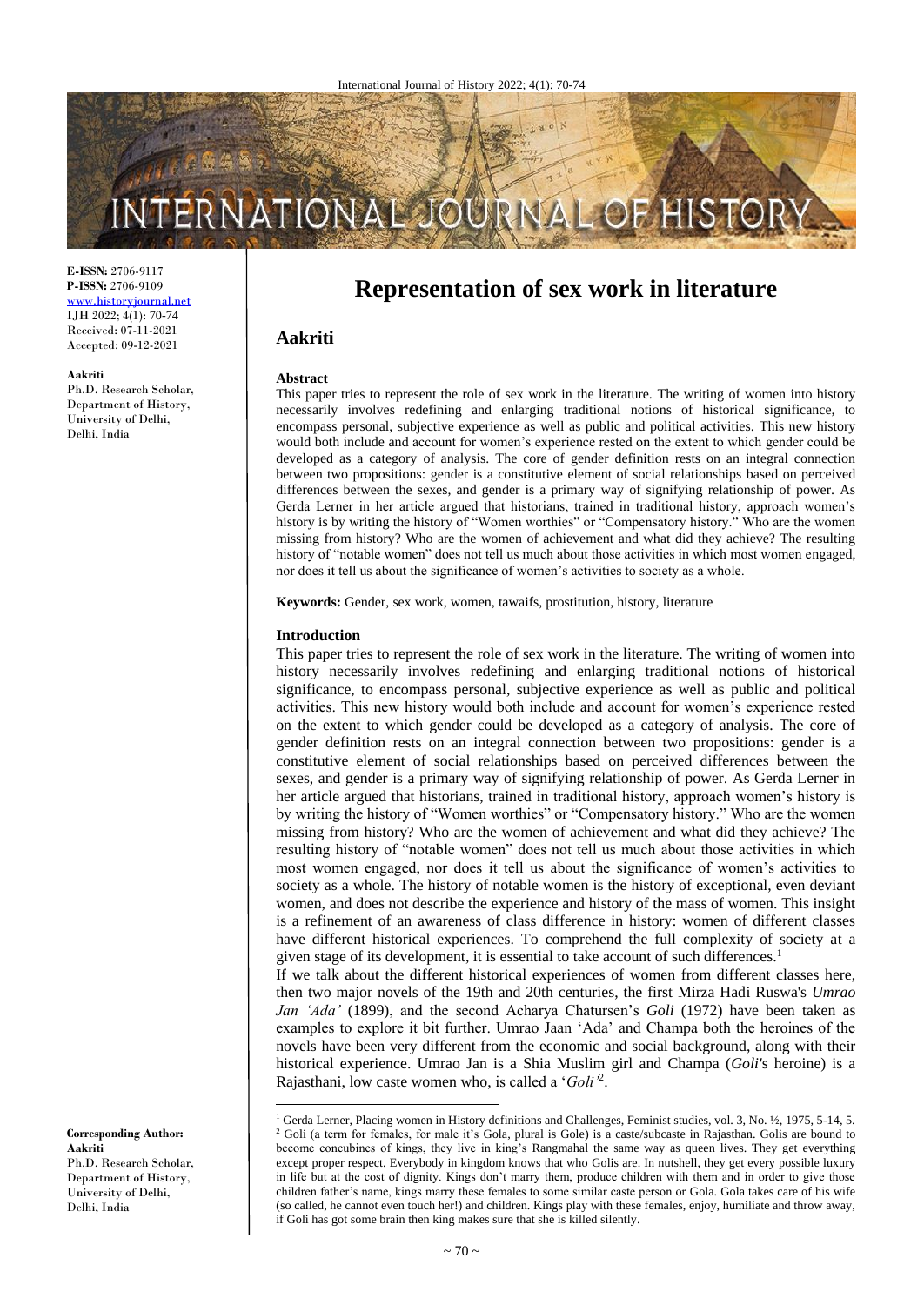Umrao was kidnapped in childhood, had no control over her own destiny. Champa, who is a *Goli* is bound to be the king's concubine, where Champa calls herself as *Chakar*, which means that the *Chakar* is bound to be slave of the king from Blood. The kings did not marry these *Goli* but made sexual relationships. For the father's name of children born from these *Golis*, they used to marry these *Golis* to other *Golas* or lower caste men. In the other case of Umrao Jan, she is a victim of trafficking and sold to Khanam Jan (brothel owner) where she was taught *talim*, *adab* etc., with the help of good *ustad*, Umrao Jan learned music, dance, Urdu poetry etc. Due to this cultural heritage, she started counting in Lucknow's big *tawayafs* or *randis*. <sup>3</sup> Champa was a victim of a bondage system where it was continuing from generations. She was often suffering from exploitation in many forms such as mental, physical, and was a victim of a forced prostitution which was in fact a slave like situation.<sup>4</sup> Therefore, both Champa and Umrao were stranded in forced prostitution and based on their caste and class, their historical experience was completely different.

Due to the use of certain types of source in history writing, history of limited sections of the society has been written so far. In new trends of history writing historians believe that in order to write unbiased history and real history, we will have to expand the boundaries of our archives, we need to add the past experiences in history writing in a way we can find a new history or total history. In the context of women, history has been written only from the perspective of men and in which the use of the male centric historical sources was common. It is very difficult to get real information about excluded women such as *tawaifs,* prostitutes (sex workers). We should use sources related to women or even produced by women such as their letters, diaries, autobiographies, novels and other oral historical sources in history writing. Amritlal Nagar's *Ye Kothewaliyan* (1950), Ruswa's *Umrao Jan 'Ada'* and Chatursen's *Goli*, these three novels are written from the perspective of marginalized women, especially the *Tawaifs*, prostitutes, *Randis* and other sections of oppressed women. These three novels are based on the personal experiences of women from special categories of the society. While in Ruswa's writing, a Muslim girl Umrao, who was a victim of trafficking in her childhood, forced into prostitution, experienced various complexities of this profession. She was in contact and protection of the *Nawabs* of Lucknow, Kanpur, Faizabad before and after the *Ghadar* of 1857. <sup>5</sup> She saw and experienced colonial reforms and laws. The colonial reforms associated with prostitution came, which was a part of the British 'Civilizing Mission', such as Cantonment Act of 1864, Contagious Disease Act of 1868 etc.

Chatursen, through his novel *Goli*, talks about colonial India and its princely state, especially Raja Rajwadas of Rajasthan, landlords, *Thikanedar*. He speaks about the oppression of women, their conditions from the women's perspective. As mentioned earlier, that the *Goli* is a lower caste or sub-caste in Rajasthan. Where, the bondage system and slavery has been shown from one generation to another. In this system woman has no authority over her husband and children as they used to be concubine or private property of the kings and princes. This concubine practice shows the

 $\overline{a}$ 

enslavement of women and forced prostitution. Through this novel we get real information even in the context of the *deori<sup>6</sup>* . In this novel Champa tells that there were more than three hundred women in the *deori*. Therefore, Chatursen through his novel shows the miserable situation of women from certain strata in Rajasthan.<sup>7</sup>

Nagar's novel is an important source which gives vital information about the transition of certain women from the cultural and artistic heritage to harlotry and prostitution. It is based on the interviews of real life *tawaifs* and *kothewaliyan.* The debate about social relations and gender identities are also mentioned in it. Through this source we get information about socio-economic and political conditions of that time. While interviewing prostitutes, *tawaifs* he got know that women from weaker socioeconomic backgrounds are more vulnerable to this profession.<sup>8</sup> Their feelings and mentality towards this profession is visible to an extant as well as laws and reforms related to prostitution such as abolition of prostitution 1958 etc. Prostitutes and people around them were also in the favour of regulation of this profession, not abolition of prostitution solely, because of its continuity from the very beginning of the civilization. But Nagar thinks differently, he considers prostitution as lethal for society. It should be abolished.<sup>9</sup>

Therefore it is not possible to trace such history from conventional sources. History is not just about facts it's about representation, mentality, interpretation also. Literature and history, both may look different, because history is based on facts, sources and evidence, and literature speaks a new perspective beyond all these boundaries, not dependent on these facts but based on memory, oral lectures, folk tales, fictional stories etc. so historians like Hayden White had gone even further almost merged history and literature together. All historical narratives carry an element of interpretation which can neither be reduced nor can be increased. The historian has to use his material in a moving pattern that can be seen in different forms of the historical process. Historian must include an account of some event with plausible interpretation so that the gaps can be filled in the information given by him.<sup>10</sup> Charu Gupta and Antoinette Burton etc. problematize the colonial archives. They use totally different sources as Gupta talks about cheap popular literature, a famous book 'Chaklet' by Pandey Bechan Sharma 'Ugra' in 1927, a commercial sensation and compilation of eight stories written in a very titillating way, this book presents stories related to Sodomy and

<sup>&</sup>lt;sup>3</sup> Mirza Hadi 'Ruswa', Umrao Jan 'Ada' (New Delhi: Rajkamal Prakashan, 1988), 13-19.

<sup>4</sup> Acharya Chatursen, Goli (Delhi: Prabhat Prakashan, 1972), 11-12. <sup>5</sup> Ruswa, Umrao Jan, 22, 68, 94.

<sup>1</sup> 6 It was a private part of Rang Mahal. It was a mysterious place. There used to be women of all castes. In king's princely state, any of the beautiful women recognized or chosen by Maharaj was imprisoned in deori whether it was an unmarried, or a married, a widow (who had become a widow in her childhood due to child marriage). In deori these women were trained to sing and dance. Adab-qayada were taught and they were forced to give sexual service to the Maharajadhiraja. In deori, women's condition was like inmates, they used to get inadequate food and only two pairs of clothes in a year. There had to be a lot of torture, assault and violence on them. Life was utterly hellish in these deories. There were probably women who died by eating opium or other kind of poison.

Chatursen, Goli, 139-40.

<sup>8</sup> Amrit Lal Nagar, Yeh Kothewaliyan (Uttar Pradesh: Lok Bharti Prakashan, 1960), 23-24, 174.

<sup>9</sup> Nagar, Yeh Kothewaliyan, 157.

<sup>&</sup>lt;sup>10</sup> Heydan White, Interpretation in History, (The Johns Hopkins University Press), 281.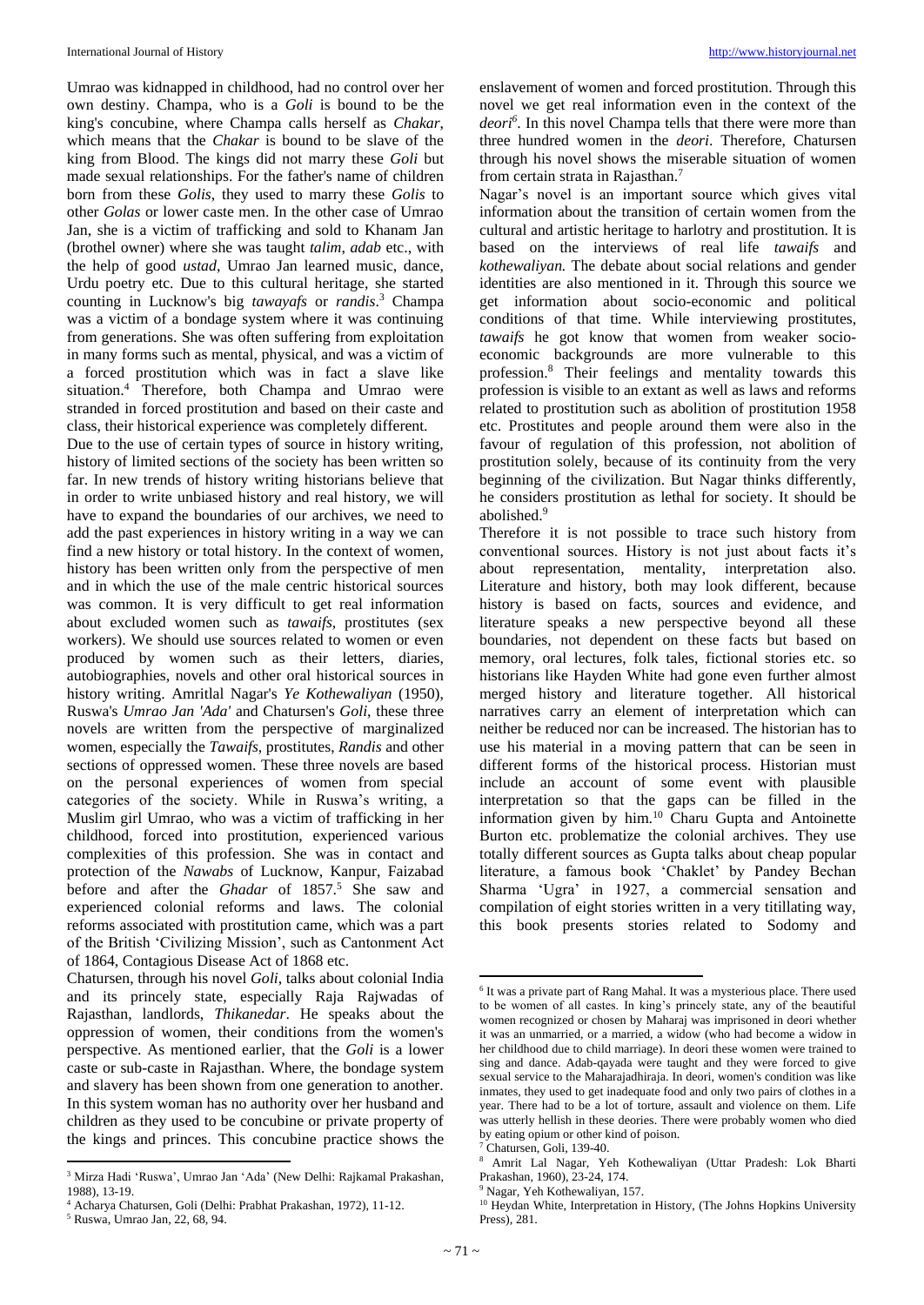Homosexuality.<sup>11</sup> Burton in her book uses these sources such as diaries, autobiographies, private memoirs, generally written by women which were discarded as historical source because of its subjectivity, non-verifiability etc. she argues these kind of sources left by women in addition to serving as evidence to individual's life are very strong sources. She takes up three elite women Janki Majumdar, Cornelia Sorabji, and Attia Hosain.<sup>12</sup> In the same way the three novels discussed above by Ruswa, Nagar and Chatursen play an important role in retrieving hidden history of prostitutes, *tawaifs* etc. Which were not included in the mainstream archives or 'official archives'.

Abdul Halim Sharar a novelist and journalist from early 20<sup>th</sup> century writes about hierarchies in *tawaifs,* and prostitutes in context of Lucknow that the courtesans of Lucknow were usually divided into three categories. The first was the *kanchis,* women from *kanchi* tribe, who were actually harlots and whose primary and regular profession was to sell their virtue. They were actually inhabitants of Delhi and the Punjab, where they has started to come at the time of Shujaud-Daula. Most of the well-known prostitutes of the town belonged to this.<sup>13</sup>

Francois Bernier in his *Travels in the Mogul Empire (AD 1656-1668)* also mentioned about this category of prostitutes. He mentioned that Chah–Jehan was fond of sex and introduced fairs at every festival, though not always to the satisfaction of some of the *Omrah*. <sup>14</sup> He certainly transgressed the bounds of decency in admitting at those times into the sergelio. Singing and dancing girls called *Kenchans* (the gilded the blooming), and in keeping there for that purpose the whole night; they were not indeed the prostitutes seen in *bazaars*, but those of a more private and respectable class, who attend the grand weddings of O*mrahs* and *Mansebdars*, for the purpose of singing and dancing. Most of these '*Kenchans'* were handsome and well dressed and sing to perfection, and their limbs being extremely supple. They dance with wonderful agility, and are always correct in regard to time, after all, however, they were but common women.<sup>15</sup>

It was not enough for Chah- Jehan that the *kenchan* visited the fairs, when they came to him on the Wednesday to pay their reverence at the Am-kas, according to an ancient custom, he often detained them the whole night, amused himelf with the antiques and follies.<sup>16</sup>

In both the novels *Umrao jan 'Ada'* and *Ye Kothewaliyaan,*  categories like *kanchan* tribe or *tawaif*, came into light where *kenchans* were the highest in these categories. As Bernier writes that *kenchans* were not common prostitutes. These prostitutes were given patronage from Mughals but after the end of this patronage from Mughals all these high prostitutes were shifted to cantonments along with common prostitutes. As Veena Talwar Oldenburg (1990) writes that from the Mughal period these high prostitutes were prosperous and rich but in the beginning of 19<sup>th</sup> century

 $\overline{a}$ 

respect and positions of these women were snatched away.<sup>17</sup> All Rules and Regulations associated with prostitution were imposed on these high prostitutes as well as common prostitutes.

The second category was the *chunawalis,* originally their work was to sell lime but later they joined other groups of *bazaar* women and become well known. *Chunawali* Haidar, who was renowned for her voice, belonged to this category and collected a large group of courtesans of her caste. The third category was *nagrant,* from Gujrat area. These three classes were the queens of the *bazaar* they established themselves and worked in groups, some women who had already gone astray joined these groups. <sup>18</sup>

In addition to this these courtesans who sang and danced, another group of similar character developed in Lucknow. This is the group which performs *rahas.* The art of *rahas*  belonged to Mathura and Braj and the constant flow of dancers from these areas made it popular in Lucknow.

William R. Pinch examines the narratives of the "Sepoy Mutiny of 1857", specifically taunts levelled to humiliate soldiers of  $3<sup>rd</sup>$  Light Cavalry and  $20<sup>th</sup>$  Native Infantry by women of the "Sadr Bazar" in Meerut. By putting this kind of narratives forward Pinch tries to argue that events of 9-10 May, 1857 indicate a kind of "Emotional Topography" constituted in cantonments which is hard to understand.<sup>19</sup> In order to understand the reasoning behind this emotional topography pinch not only argue for the importance of women but also to reflect on how the wider questions of gender that shaped the uprising and continue to animate its remembered meanings. Pinch uses Dehalvi's memoir of rebellion 'Dastan-e Ghadr' and J. Cracroft Wilson's similar tale told in December 1858 for the explanation behind the mischief and mutiny. In Dehalvi's memoir reason behind the explosion of a cry of manliness and a fire of masculinity was the insulting language and taunts used by veiled women (whose men had been imprisoned) at cavalrymen.<sup>20</sup> Wilson in his report based on oral sources indicating the crucial role of bazaar women in Meerut in 1857. He described the women as "Frail ones" was a common euphemism for prostitutes in 19<sup>th</sup> century, along with "public women"<sup>21</sup>

1857 may be understood thus, via emotion, as a protonationalist expression of a "felt" patriotism couched in terms of fear- fear of the loss of caste and religion. The initial, decisive explosion of violence at Meerut had ironically little to do with patriotism, caste and religion. Rather it had everything to do with gender and humiliation or rather a fear of humiliation in terms of gender inversion.<sup>22</sup> There are two major debates related to sex work one is the Neo-Abolitionist view and second is the Neo-Regulationists view.

**Neo-Abolitionist:** Neo-Abolitionist feminists believe that sex trafficking and prostitution are interchangeable, that the issue of consent is irrelevant, and that the sex industry should be entirely eliminated because of its objectification and oppressive treatment of women. For neo-abolitionists,

**.** 

<sup>&</sup>lt;sup>11</sup> Charu Gupta, Writing Sex and Sexuality, Archives in Colonial North India, Journal of Women's History, vol. 23 no. 04, 2011, 18.

<sup>&</sup>lt;sup>12</sup> Antionette Burton, Dwelling in the Archive, "Memory Becomes Her", (Oxford: University Press, 2003), 4-5.

<sup>&</sup>lt;sup>13</sup> Abdul Halim Sharar, Lucknow: The Last Phase of an Oriental Culture (London: Paul Elek, 1975), 146.

<sup>&</sup>lt;sup>14</sup> Omrah were the orthodox Moslims at the Mughal court were always oppose to these fairs.

<sup>&</sup>lt;sup>15</sup> Francois Bernier, Travels in The Mogul Empire AD 1665-1668 (New Delhi: S. Chand & Co. Pvt. Ltd., 1891), 273-74.

<sup>16</sup> Bernier, Travels in The Mogul Empire, 274.

<sup>&</sup>lt;sup>17</sup> Veena Talwar Oldenburg, Lifestyle as Resistance: The Case of the Courtesans of Lucknow, India, 260.

<sup>18</sup> Sharar, Lucknow, 146.

<sup>19</sup> William R. Pinch, Women, Gender, Emotions: Rethinking Meerut in 1857, (NMML: 2015, Occasional Paper History and Society New Series.83, 1.

<sup>20</sup> Pinch, Women, Gender, Emotions, 3-4.

<sup>&</sup>lt;sup>21</sup> Pinch, Women, Gender, Emotions, 5, 7.

<sup>22</sup> Pinch, Women, Gender, Emotions, 42.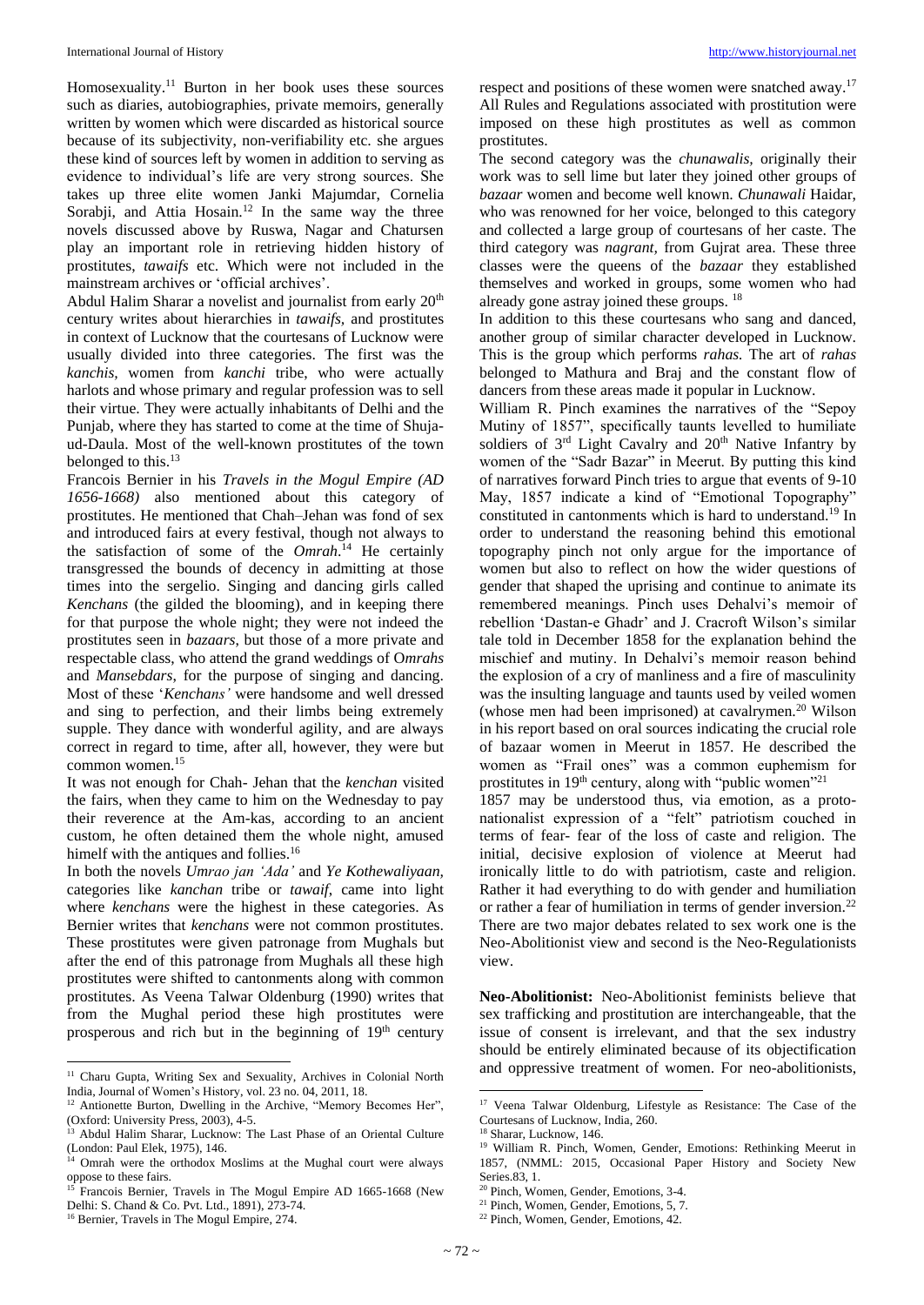prostitution is inherently an institution of male domination and exploitation of women and therefore cannot be given the status of work. Neo-abolitionists make several arguments to prove the fundamental equivalence of sex trafficking and prostitution. Both, they believe, are part of a system of gender – based domination that makes violence against women and girls profitable. Both prey on woman and girls made vulnerable by poverty, discrimination and violence, and leave them traumatised, sick and impoverished. Both reward predators sexually and financially, strengthening the demand and criminal operations that ensure the supply. Prostituted and trafficked woman suffer identically: post- traumatic stress disorder, severe depression, damage to reproductive systems, damage from sexual assault and beatings, and sexually transmitted diseases.<sup>23</sup> As Nagar in his novel demands or in a way suggests abolition of prostitution. He considers it as a heinous crime and supports government's abolitionists' laws.<sup>24</sup> The abolition of prostitution is not possible till the best possible change in economic system regulated by governmental or non-governmental efforts along with the spread of consciousness in society towards it. He also considers prostitution as slavery where women have been subjugated through power, stratagem and money and become the means of pleasure for men.<sup>25</sup>

Neo-Regulationists: - Neo-Regulationists believe that trafficking and sex work are different. They view trafficking as forced prostitution involving coercion, deceit and exploitation; and they contend that sex work is legitimate labour- based on women's use of their bodies as sources of income involving their own decision and consent. If we see Ruswa's novel, Umrao was kidnapped, trafficked and forced into prostitution. She considered trafficking a heinous crime because she didn't have control on her own destiny. If we see Nalini Jameela's autobiography, being a sex worker she herself considers trafficking, child prostitution, and forced prostitution as punishable crime where sex work is a legitimate form of work. Voluntariness and agency both are there, so there is a need to regulate and decriminalisation and legalisation of sex work.<sup>26</sup> Here both Umrao and Jameela are looking at trafficking and sex work separately.

The neo-abolitionist view for the criminalisation of all actors (pimps, clients, brothel owners, traffickers) except prostitutes. They oppose legalization because they believe the disappearance of legal barriers to treating women as sexual commodities and serve as a magnet for increased sex trafficking. In his novel, Nagar also suggested Vocational training institutes such as embroidery-stitching, weaving etc. To put an end to sex trafficking, they insist on legal reforms and strict laws as well as job training, and assistance and rehabilitation for women who have been prostituted.<sup>27</sup>

The neo-Regulationists, on the other hand, call for more effective and non-discriminatory enforcement of laws, and focus on participation and promotion of self-representation of those affected in claim and realise their own interests. The pro-sex work/pro-legalisation groups argue that there is no clear evidence of the causal link between legal

prostitution and trafficking. Legal prostitution, they point out, rather than acting as a magnet attracting illegal migrants into a country, may help reduce trafficking due to enhanced government regulation and oversight of the legal sector. Pro-sex work researchers argue that instead of preventing trafficking, criminalisation will actually force sex workers underground, making it more difficult for them to access appropriate services and increasing the livelihood of their exploitation. Legalisation of sex work, they argue, helps sex workers, protect their rights and helps as well in combating trafficking.<sup>28</sup>

Ruswa's novel, opens with a picture of "feudal Lucknow" in which "values of an earlier age" continued into a decadent milieu of *nawabs* and *tawaifs* in a glittering and fragile texture of music and poetry. As the novel continues, we see the decay and near-demise of this "decadent" culture.

British attitudes towards courtesans of India had always been at best ambiguous. Whilst the old system of patronage continued they chose not to interfere, but the takeover of princely states, the loss of this patronage and the arrival of more British women saw a hardening of their attitudes and, after 1857, the colonial state embarked on a series of "reforms" as part of their "civilizing mission". As Oldenburg has shown the change in the status of courtesan in post mutiny *Nawabi* Lucknow was "linked to Britsh politics and legislation concerned with regulating, sanitizing and cleaning the city".<sup>29</sup> once renowned for their aesthetic accomplishments, courtesans now became "demonised" as repositories of disease (especially venereal or contagious diseases). In a move to provide prostitutes for soldiers, but also to ensure that the army stayed as diseases-free as possible, the British insisted on prostitutes being registered and undergoing regular inspections. Those who contracted venereal diseases were sent to lock hospitals, something we can see with Abadi in Umrao jan 'Ada'. As a combined result of the British "clean-up", which ignored their traditional hierarchies, and the decline of the urban aristocracy "courtesans now found themselves mostly inhabiting the same space and *bazaar* as regular prostitutes". In this essay I examined Gender as an analytical category to understand sex, sexuality and sex work. This essay tries to trace the history from various historical times and events from the perspective of Gender and sex in various societies. "Sex work" is a modern phenomenon, to get more clear understanding of it; first we have to understand the background of sex and gender categories, prostitution and policies related to this. When we look these fields of enquiry such as sex, gender, sexuality and sex work etc., the archives is limited so there is a need to juxtapose official archives and literature, myths, memories, and oral traditions. In this case sources like autobiographies, novels, diaries, and letters etc. become important. In the same way I took up novels, autobiographies, and travel accounts produced in different historical times and events. We should try to find such hidden pasts, mysterious history, history of 'silence', history of 'margins', which do not get place in the "official records" whose archives is zero in context of its history.

### **References**

1. Bernier Francois. Travels in The Mogul Empire AD

**.** 

 $\overline{a}$ <sup>23</sup> Kotiswaran, Sex Work, 82.

<sup>24</sup> Nagar, Yeh Kothewaliyan, 150.

<sup>25</sup> Nagar, Yeh Kothewaliyan, 172.

<sup>&</sup>lt;sup>26</sup> Nalini Jameela, The Autobiography of a Sex worker (Translated and A Foreword by J. Devika) (New Delhi: West Land Books, 2007).

<sup>27</sup> Nagar, Yeh Kothewaliyan, 175.

<sup>28</sup> Kotiswaran, Sex Work, 101-103.

<sup>29</sup> Veena Talwar Oldenburg, Making of Colonial Lucknow 1856-1877 (New Jersey: Princeton University Press, 1984), 132-42.